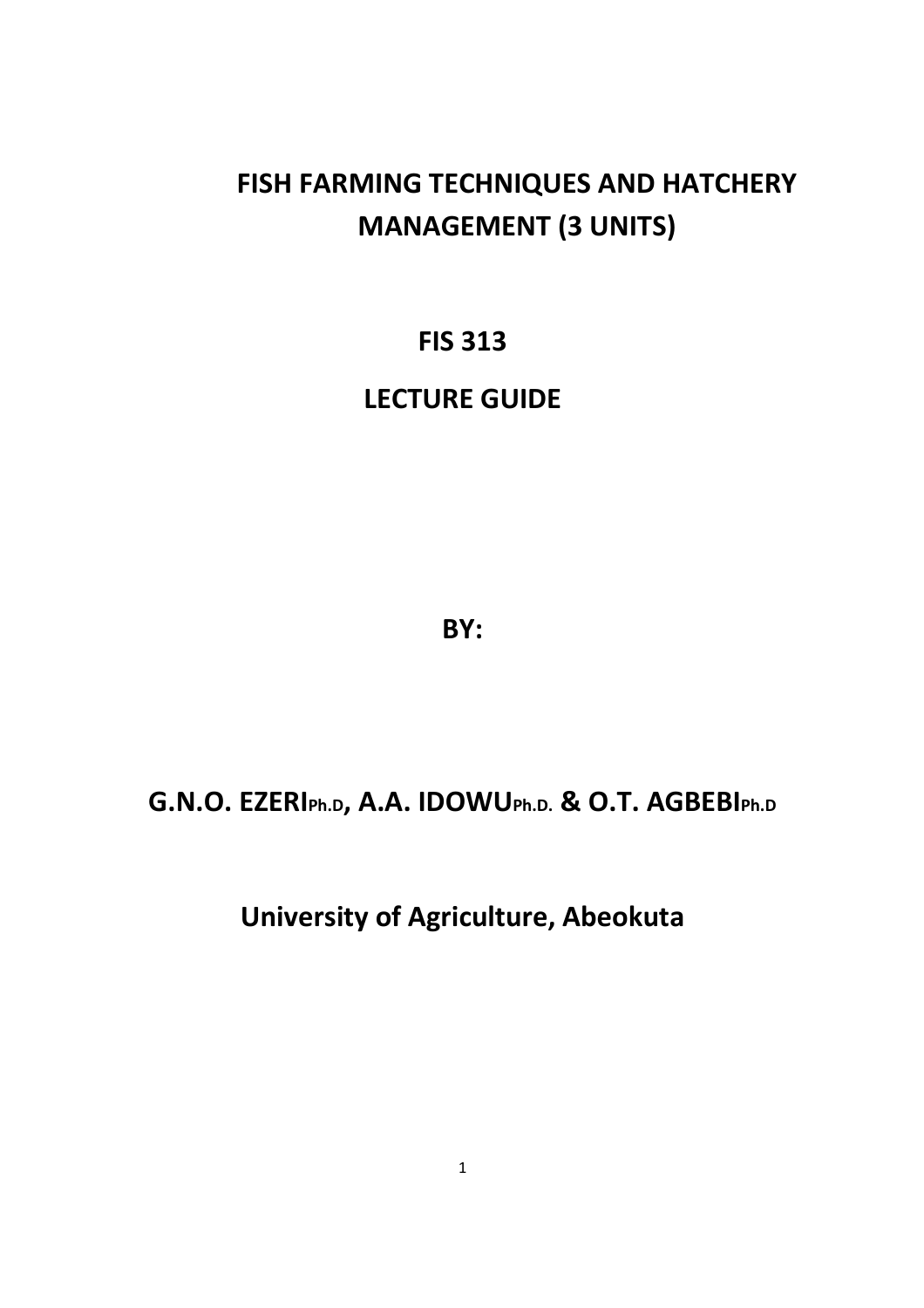#### **FIS 313: FISH FARMING TECHNIQUES AND HATCHERY MANAGEMENT (3 UNITS)**

### **ARTIFICIAL FERTILIZATION**

 Artificial production of fish seed involves human intervention in the natural propagation processes. This may be achieved by creating appropriate environmental conditions which are conducive to the spawning of the species. More commonly, the fish may be artificially induced to ovulate and spawn through injection of natural and synthetic reproductive hormones. Artificial production of fish seed is beneficial to the fish farmers in that the juveniles of the required species can be produced as when required, irrespective of the quantity and the time of the year. It also makes possible the production of seed from good quantity stock and hybrids of desired species. The processes of artificial production of fish seed are carried out in enclosures known as hatcheries which may be an indoor or outdoor facility and require various inputs like brood stock adequate water supply and suitable feed. The sequence of steps involved in artificial production of seed is as follows:



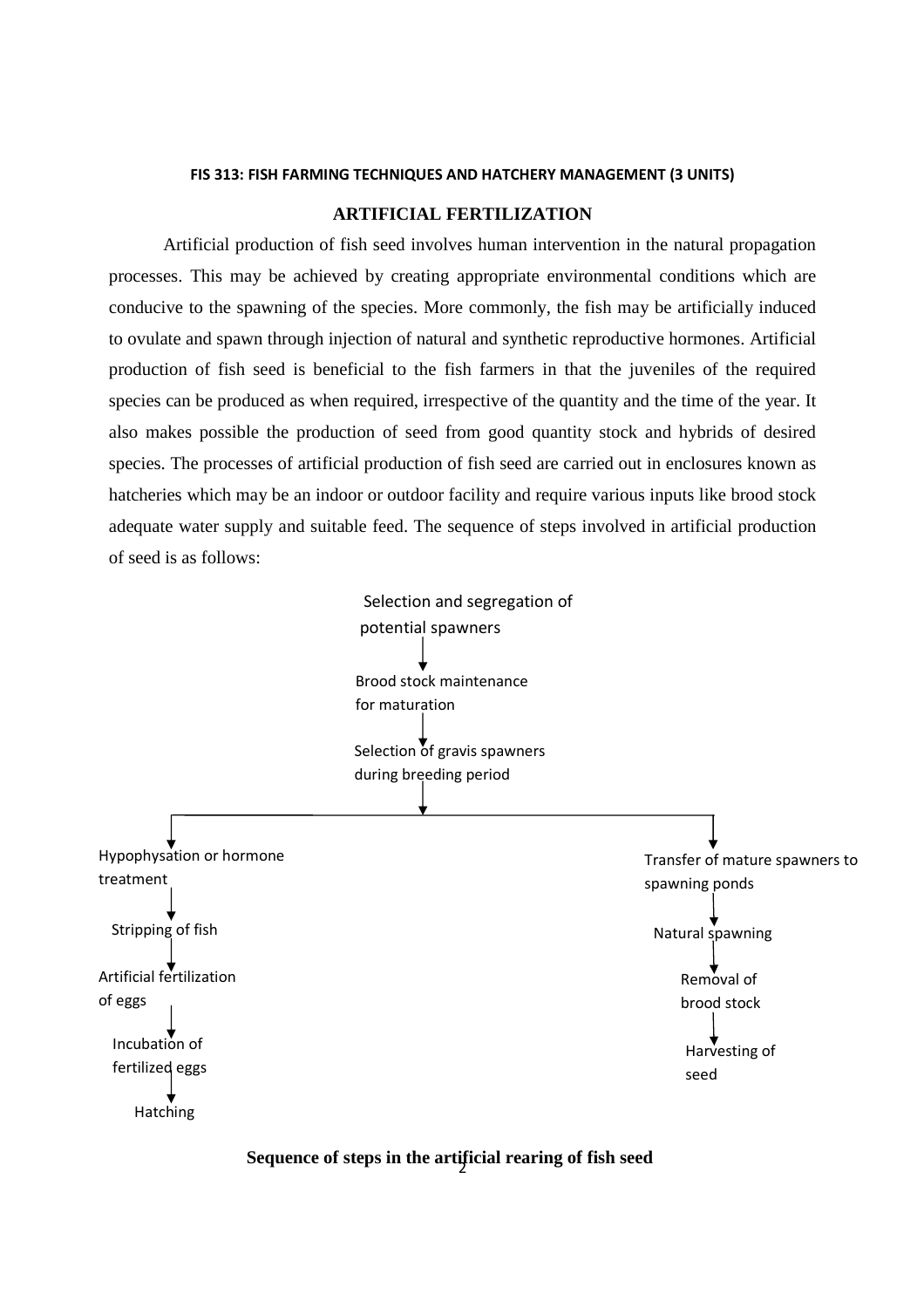#### **INDUCED OVULATION AND SPAWNING**

 In culture conditions, most fishes need to be induced before yielding their gametes during sexual reproduction. Two techniques can be used:

#### **(1) Induced Spawning by Stimulation of Appropriate Environmental Conditions**

 Provision of natural nesting materials such as grasses in the littorals and slowly rising water level will stimulate nest building and subsequent spawning in *Heterotis* and *Gymnarchus.*  The most frequently used artificial spawning substrate used for common carp, *cypnnus carpo* and the mudfish, clarias species, are known as "kakabans". These are mat-like structures made of polythene fibers, pine tree branches or similar, materials each measuring up to several square meters in area. They are spread on the pond floors and anchored with sticks or suspended about 20 – 30cm below water surface. Small drums, cut bamboo stems and PVC pipes cut in one meter length and sealed at one end are required to act as spawning receptacles for brooders such as chryichthys species in ponds.

## **(2) Inducing Ovulation and for Spawning by Hypophysation**

 In meter, ovulation in a fish is regulated and brought about by the gonadotrophic hormone produced and stored by the fish's pituitary gland**.** The stored hormone is released into the blood when all requisite external and internal conditions become favourable. In hypophysation technique, gonadtrophic hormones extracted from the pituitary gland of another fish called the donor, is administered to the brooder. At appropriate dosage, this may bring about the ripening of the fish gonads and trigger spawning activities. Hypophysation can also be achieved by using artificial preparations containing human chorionic gonadotopin (HCG) or synthetic cortico-steriods e.g. decontrasterone acctate (DOCA) dissolved in glycerine.

 One to two milliliters of the extract is carefully injected into the dorsal muscle or the abdominal cavity of the fish. Extracts from the pituitary glands or ripe fish of the same species with matching weight are known to be most effective, though carp pituitary extracts are effective on several other especially salmonids and catfish.

# **CARE OF BROOD STOCK**

Sexually ripe and healthy fish are the pre-requisite for any kind of artificial or semiartificial propagation. They can be obtained from natural waters just prior to the spawning ground or by fish raised on farms.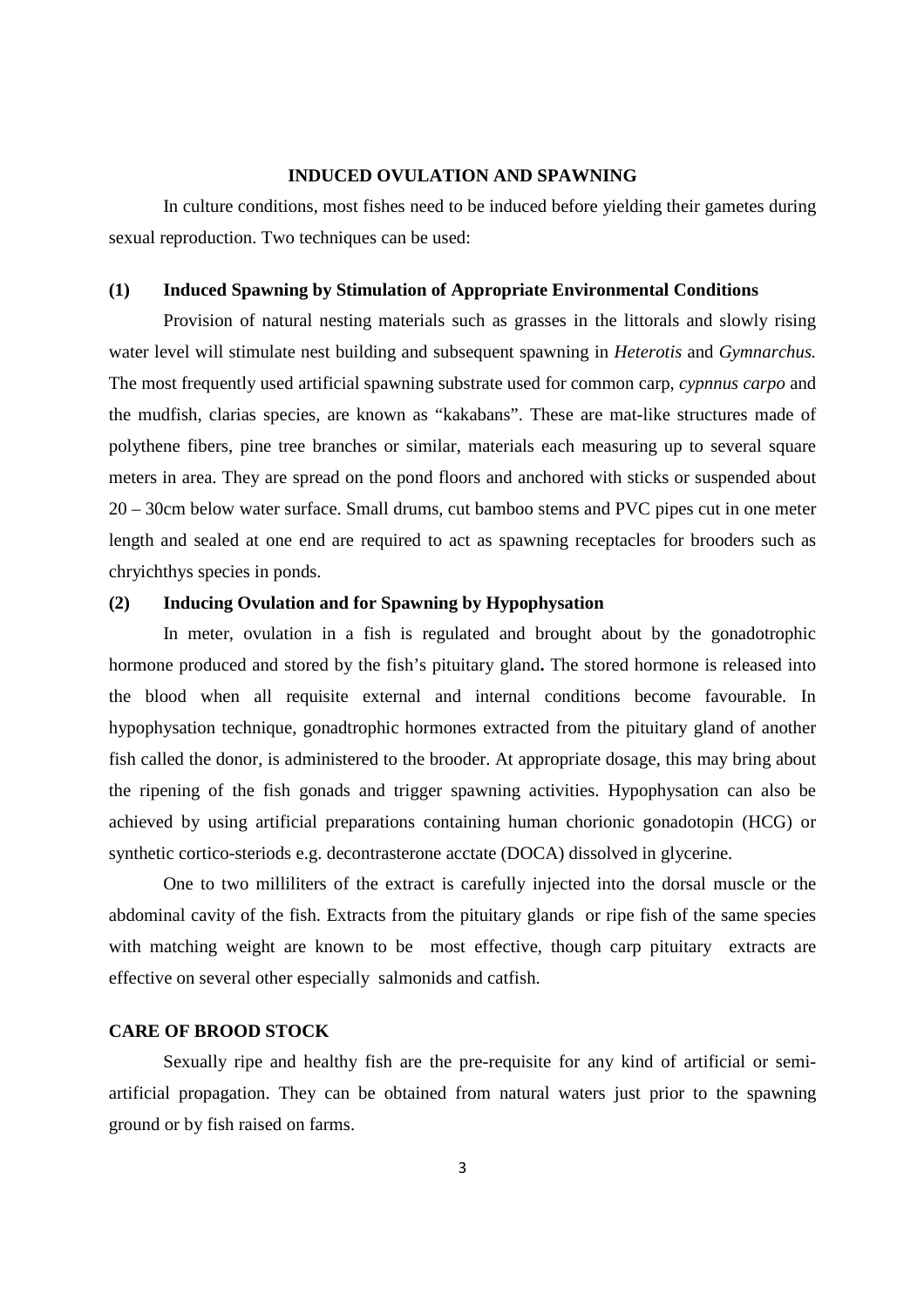#### **TREATMENT OF STRIPPED EGGS ANND MILT**

 Spawning male and female are removed from the holding tank and dried with a towel. The genital area is lightly pressed to remove faeces from the lower gut and any interstitial tissue which may contaminate the gonad product.

 The eggs of ovulating females and ripe males are stripped into plastic bowls and mixed by swirling or stripping with a feather or plastic spoon. Stripping is carried out by applying moderate pressure on the flank of the spawner which results in the release of the gonad products. If heavy pressure is required or blood is exuded the fish should not be used as it is probably not ready for spawning. Distilled water is then added to the mixture of eggs and milt. This solution temporarily reduces the stickiness of the eggs and prolongs the fertilizing capacity of sperm.

## **INCUBATION AND HATCHING**

The fertilized eggs can be incubated in a large inverted bottle until the flat bottom cut off. This bottle is called a zougar jar. A slow flow of well aerated,  $25^{\circ}$ C water is introduced at the bottom of the jar sufficient to just keep the eggs afloat. The water is allowed to overflow over the top of the jar.

 At this stage, no difference can be seen between fertilized and unfertilized eggs and all must be incubated. However, 6-7 hours after incubation, unfertilized eggs become white and opaque and discontinue development. Because theses eggs are prone to fungal or bacterial infections, which may be transmitted to the healthy fertilized eggs, they must be removed, usually by siphoning with a rubber tube.

 The fertilized eggs are retained in this jar until they hatch. The yolk sac hatchling are transferred into shallow rearing troughs and trays where they grow until their yolk sacs are absorbed.

#### **CARE OF THE LARVAE**

After absorption of their yolk sac, hatchlings are better fed with pure cultures of phytoplankton for about 2 to 5 days, depending on the species. As the larvae get large they are fed with zooplankton organisms such as Artemia larvae. Larvae clarias can be on formulated diet containing 37-40% crude protein. The feed is powdered through sieves of mesh sizes 55-65m and fed to the larvae twice daily. Larvae grow rapidly to the fingerling stage and these can be transferred to fingerling ponds after 3-4 weeks.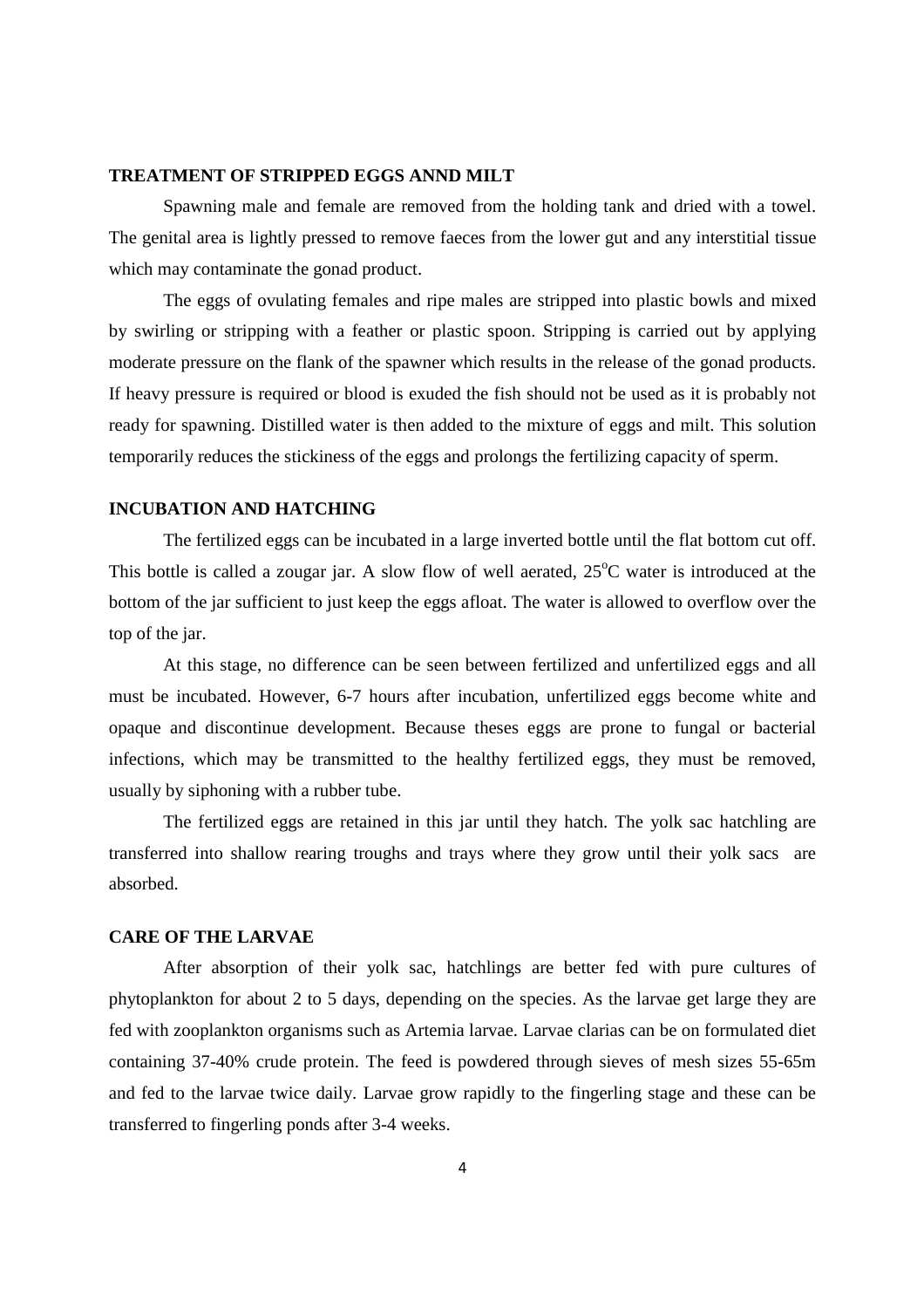### **PRACTICAL INDUCED BREEDING**

The most common technique employed to induce final maturation and ovulation in African catfish is to inject the female with hormones or pituitary gland materials. The required quantity of powdered acetone dried pituitary material or the required number of whole pituitaries are pulversed in a porcelain mortar, mixed with the required quantity of physiological salt solution (9g of common salt/liter of water). A syringe is filled with the suspension and the injection can be given.

**Note:** Fill the syringe, insert the needle and supply the syringe again into the mortar, when this is possible you can start injecting the fish. This procedure has to be followed always, as the needle often gets blocked if the pituitary material is not completely crushed and it is unpleasant for the fish and annoying for the operator to resolve this problem once the needle is inserted into the fish.

 The most common method of administering the hormone solution is by intra-muscular into the dorsal muscle.

**Note:** Cover the head of the breeder with a wet towel in order to keep it quiet during injection. In general, fish keep still if their eyes are covered.

### **MATURATION PROCESS AND STRIPPING OF EGGS**

The process of final maturation (migration of the nucleus fusion of the yolk, breakdown of the germinal vesicle meiotic division) and ovulation (rupture of the follicles and accumulation of ripe eggs in the ovary cavity) cannot be stopped or reversed after administration of the correct hormone dosage. Once these processes start, the egg can be spawned or stripped.

**Note:** normally, the females are injected in the afternoon and are kept (separated from the males) in holding facilities. The holding facility can be a concrete basin inside a hatchery, a happa inside pond or even a simple plastic bucket or a half drum will do. Of a major importance is that the breeders can be caught easily the morning after injection to avoid spoilage of eggs.

 The speed of the process is dependent upon water temperature, the higher the temperature, the quicker the eggs ovulate. The relationship between temperature and the time taken for eggs to ovulate is given below: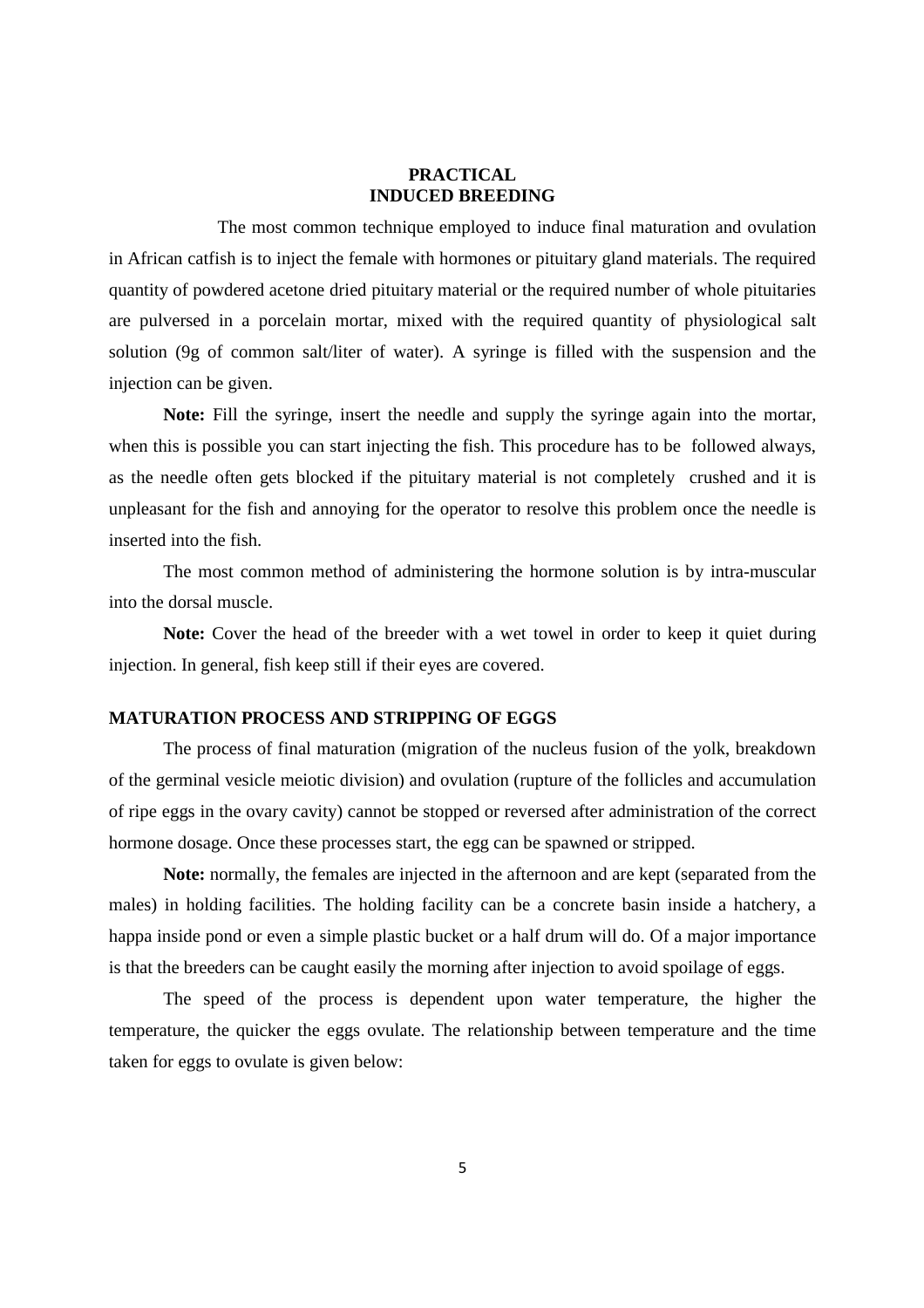| Water<br><b>Temperature</b> | Time between injection and<br>stripping (Hours) |
|-----------------------------|-------------------------------------------------|
| 20                          | 21                                              |
| 21                          | 18                                              |
| 22                          | 15.5                                            |
| 23                          | 13.5                                            |
| 24                          | 12                                              |
| 25                          | 11                                              |
| 26                          | 10                                              |
| 27                          | 9                                               |
| 28                          | 8                                               |
| 29                          | 7.5                                             |
| 30                          |                                                 |

**The time taken between injection and stripping of female Catfish in relation to water temperature** 

 **Note:** Sometimes with fluctuating water temperature, and in particular with higher temperature during the day, it is difficult to establish the actual mean water temperature. This can result in eggs being stripped too early with consequently very low hatching rate (5-19%). Eggs which are stripped too early tend to have a tready consistency. It is always much safer to strip the eggs later rather than earlier. If you are too early you will lose all your eggs, if you are too late you will lose some eggs. The eggs ooze out very easily if stripped at the right time.

 Stripping of the female spawners is carried out by gently pressing their abdomen from the pectoral fin towards the genital papilla. Ovulated eggs will flow out easily in a thick jet from the genital vent and are usually collected into a dry plastic container. The ovulated eggs are more or less transparent, flattened and1g contained approximately 600 eggs. Under normal conditions a "ripe" female ovulates a quantity of eggs which equal 15.20% of her own body weight. If the fish is stripped too early the eggs come out with difficulty, whereas they have a "flushy" appearance if they are stripped too late.

 The males of the African catfish cannot be stripped and consequently the sperm can only be obtained by sacrificing a male. The male is killed and the body surface thoroughly dried after which the testis is disserted and placed in a mortar or a teacup. The testis is rapidly cut into small pieces using a scissor and finally the milt is pressed out with a pestle or a teaspoon.